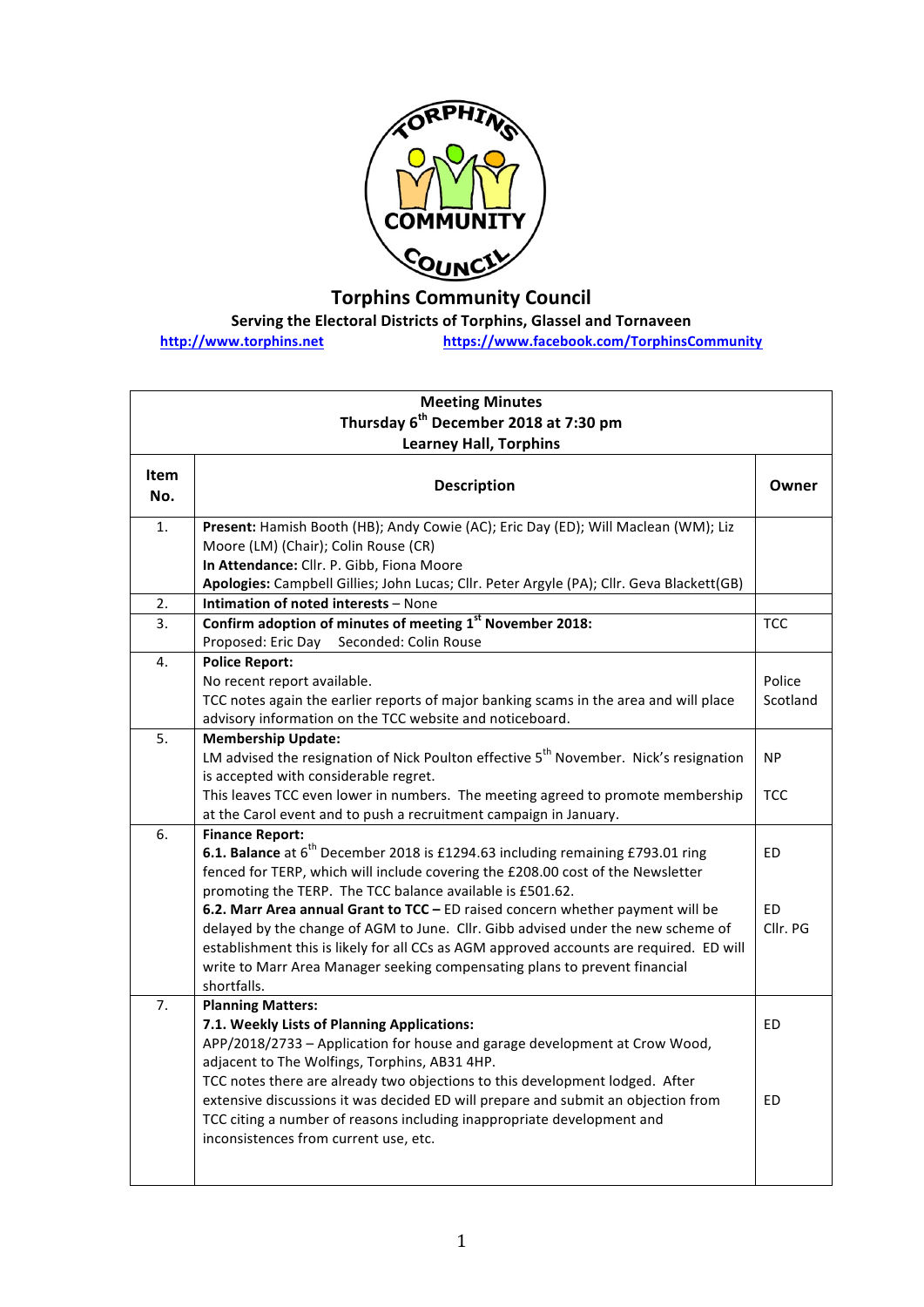| Item<br>No. | <b>Description</b>                                                                                                                                                                                                                                                                                                                                                                                                                                                                                                                                                                                                                                                                                                                                                                                                                                                                                                                                                                                                                                                                                                                                                                                                                                                                                                                                                                                                                                                                                                                                                                                                             | Owner                       |
|-------------|--------------------------------------------------------------------------------------------------------------------------------------------------------------------------------------------------------------------------------------------------------------------------------------------------------------------------------------------------------------------------------------------------------------------------------------------------------------------------------------------------------------------------------------------------------------------------------------------------------------------------------------------------------------------------------------------------------------------------------------------------------------------------------------------------------------------------------------------------------------------------------------------------------------------------------------------------------------------------------------------------------------------------------------------------------------------------------------------------------------------------------------------------------------------------------------------------------------------------------------------------------------------------------------------------------------------------------------------------------------------------------------------------------------------------------------------------------------------------------------------------------------------------------------------------------------------------------------------------------------------------------|-----------------------------|
| 8.          | <b>New Items:</b><br>8.1. Local Development Plan Draft Main Issues Report:<br>The LDP Main Issues Report is now available for consultation from 14 <sup>th</sup> January 2019<br>to 12 <sup>th</sup> April 2019. TCC resolved to publicise the Torphins section and to organise<br>another public consultation meeting to solicit public comments before submitting a<br>response to the Aberdeenshire Council. The 10 <sup>th</sup> January 2019 meeting of TCC will<br>decide on the detail arrangements and publicity.<br>The Main Issues Report is available at:<br>http://committees.aberdeenshire.gov.uk/committees.aspx?commid=495&meetid=19<br>018                                                                                                                                                                                                                                                                                                                                                                                                                                                                                                                                                                                                                                                                                                                                                                                                                                                                                                                                                                     | LM                          |
|             | The Local Development Plan Newsletter is available at:<br>http://publications.aberdeenshire.gov.uk/dataset/local-development-plan-updates<br>8.2. Marr Area Forum Feedback:<br>ED provided an update on the local Marr Area Forum meeting.<br>A member of Tarland First Responders had advised that the AED Defibrillator at<br>Scotmid had been found to have a flat battery. TFR provided a replacement<br>while Scotmid ordered on their system. This failure of Scotmid to fulfill their<br>responsibility to maintain their AED is extremely concerning. TCC resolved to<br>write to Scotmid to express their concern and disappointment and to request<br>Scotmid to implement a proper process to prevent any re-occurence.<br>TCC will arrange another CPR Training session from First Responders.<br>$\bullet$<br>First Responders are poorly represented in Torphins area. Volunteers are sought<br>$\bullet$<br>to become First Responders for Torphins area, which falls under Tarland and Mid<br>Deeside First Responders. Visit the website:<br>http://www.tarland.org.uk/community/tarland-first-responders/<br>The Strategic Development Plan process was explained. TCC will not submit<br>$\bullet$<br>more comments, however individuals may do so.<br>8.3. Provision of Grit Bins and Snow Warden Scheme:<br>New grit bins will not be issued by Aberdeenshire unless the area has community<br>formal participation on the Snow Warden Scheme. Information on the Snow Warden<br>Scheme is available at: https://www.aberdeenshire.gov.uk/media/23092/volunteer-<br>snow-warden-welcome-pack-aug-2018.pdf | <b>ED</b><br>ED,<br>Cllr PG |
| 9.          | Open Items:<br>9.1. Wreath Laying on Remembrance Sunday:<br>TCC laid a wreath on behalf of the community this year. The service was relatively<br>well attended. TCC plans to continue the wreath laying next year.                                                                                                                                                                                                                                                                                                                                                                                                                                                                                                                                                                                                                                                                                                                                                                                                                                                                                                                                                                                                                                                                                                                                                                                                                                                                                                                                                                                                            | <b>TCC</b>                  |
|             | 9.2. Newsletter:<br>Distribution of the Newsletters to all households was reviewed to confirm all areas<br>are covered. Reception has been positive. It was decided excess copies will be placed<br>in P22 and possibly other local businesses.<br>9.3. Village Welcome Pack:                                                                                                                                                                                                                                                                                                                                                                                                                                                                                                                                                                                                                                                                                                                                                                                                                                                                                                                                                                                                                                                                                                                                                                                                                                                                                                                                                  | CR, TCC<br>LM               |
|             | Deferred to next meeting.<br>9.4. Torphins Emergency Response Plan:                                                                                                                                                                                                                                                                                                                                                                                                                                                                                                                                                                                                                                                                                                                                                                                                                                                                                                                                                                                                                                                                                                                                                                                                                                                                                                                                                                                                                                                                                                                                                            | JL                          |
|             | Deferred to next meeting.<br>9.5. Community Action Plan:<br>Deferred to next meeting.                                                                                                                                                                                                                                                                                                                                                                                                                                                                                                                                                                                                                                                                                                                                                                                                                                                                                                                                                                                                                                                                                                                                                                                                                                                                                                                                                                                                                                                                                                                                          | LM                          |
|             | 9.6. Roads:<br>9.6.1. Extension of 30 mph limit north of village:                                                                                                                                                                                                                                                                                                                                                                                                                                                                                                                                                                                                                                                                                                                                                                                                                                                                                                                                                                                                                                                                                                                                                                                                                                                                                                                                                                                                                                                                                                                                                              | Cllr PA                     |
|             | Police will perform a survey in December to evaluate the issue.<br>9.6.2. Enforcement of 40 mph speed limit at Campfield:<br>Police survey has revealed traffic travelling at up to 52 mph in area. Aberdeenshire<br>will install repeater 40 mph signs.                                                                                                                                                                                                                                                                                                                                                                                                                                                                                                                                                                                                                                                                                                                                                                                                                                                                                                                                                                                                                                                                                                                                                                                                                                                                                                                                                                       | Cllr PA                     |
|             | 9.6.3. Closure of informal laybys at Campfield Filling Station:<br>The layby to the east of the filling station is planned for closure from Friday $7th$<br>December. There has been a delay due to a delay on another job.                                                                                                                                                                                                                                                                                                                                                                                                                                                                                                                                                                                                                                                                                                                                                                                                                                                                                                                                                                                                                                                                                                                                                                                                                                                                                                                                                                                                    | Cllr. PG                    |